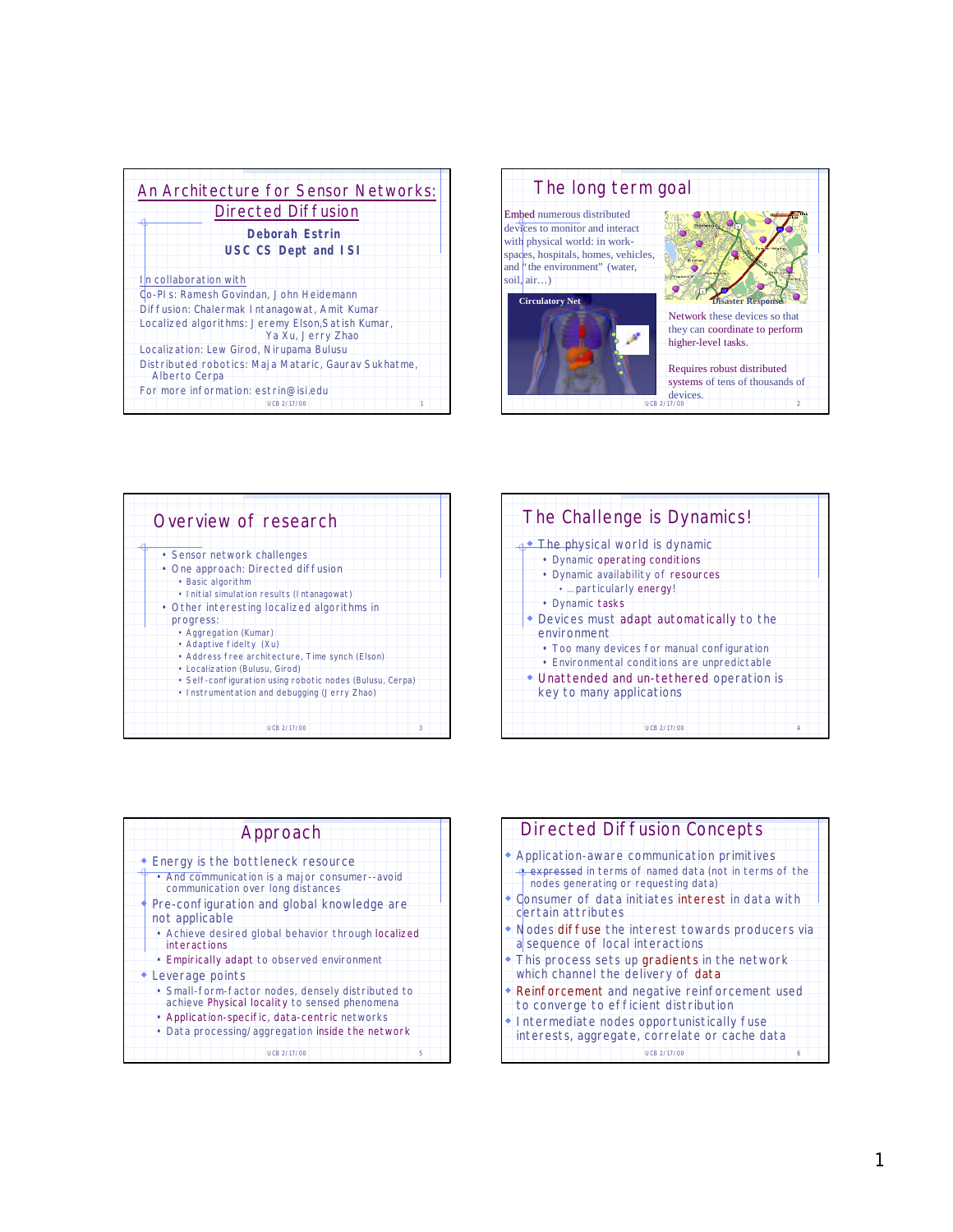

|                                                                                                                                                                                                                                                                                                                                 | <b>Local Behavior Choices</b>                                                                                                                                                                                                                                                                                                                                                        |
|---------------------------------------------------------------------------------------------------------------------------------------------------------------------------------------------------------------------------------------------------------------------------------------------------------------------------------|--------------------------------------------------------------------------------------------------------------------------------------------------------------------------------------------------------------------------------------------------------------------------------------------------------------------------------------------------------------------------------------|
| 1. For propagating<br>interests<br>In our example, flood<br>More sophisticated<br>behaviors possible: e.g.<br>based on cached<br>information, GPS<br>2. For setting up<br>gradients<br>Highest gradient towards<br>neighbor from whom we<br>first heard interest<br>Others possible: towards<br>neighbor with highest<br>energy | 3. For data transmission<br>Different local rules can<br>result in single path<br>delivery, striped multi-<br>path delivery, single<br>source to multiple sinks<br>and so on.<br>4. For reinforcement<br>reinforce one path, or part<br>thereof, based on<br>observed losses, delay<br>variances etc.<br>other variants: inhibit<br>certain paths because<br>resource levels are low |
|                                                                                                                                                                                                                                                                                                                                 | <b>UCB 2/17/00</b><br>8                                                                                                                                                                                                                                                                                                                                                              |



| What we really learnt<br>(things we don't usually show because                                                                                                                  |  |
|---------------------------------------------------------------------------------------------------------------------------------------------------------------------------------|--|
| in retrospect they seem so obvious)                                                                                                                                             |  |
| • IDLE time dominates energy<br>consumption need low duty cycle MAC,<br>driven by application.<br>. With 802.11ish contention protocols you might<br>as well just FLOOD         |  |
| ◆ Easy to get lost in detailed simulations but<br>in the wrong region of operation<br>• Node density, traffic load, stream length,<br>source and sink placement, mobility, etc. |  |
| UCB 2/17/00<br>10 <sub>10</sub>                                                                                                                                                 |  |



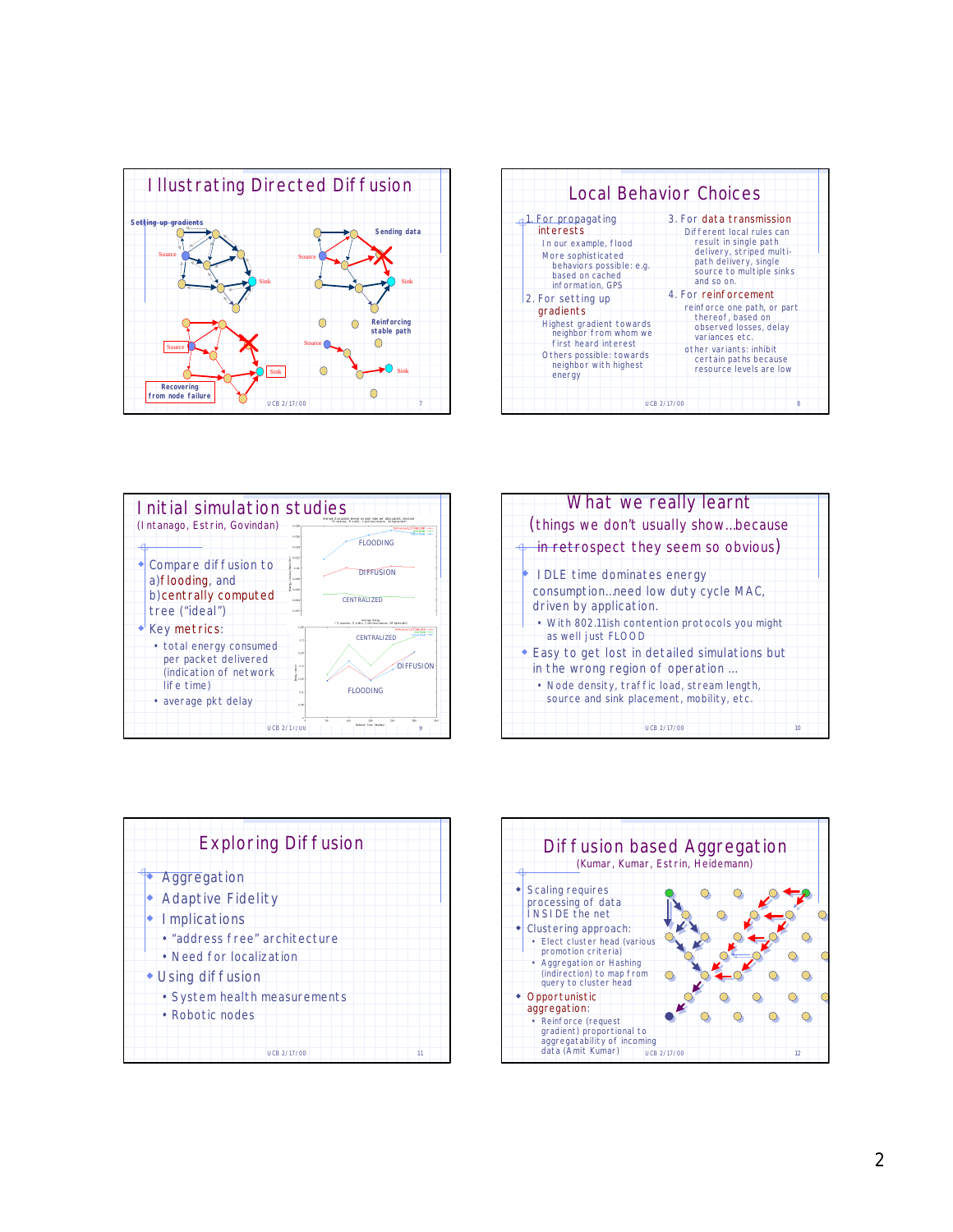| <b>Adaptive Fidelity</b><br>(Xu, Estrin, Heidemann)                                                                                   |  |
|---------------------------------------------------------------------------------------------------------------------------------------|--|
| In densely deployed sensor nets, reduce<br>duty cycle: engage more nodes when there<br>is activity of interest to get higher fidelity |  |
| • Adjust node's sleeping time according to<br>the number of its neighbors.                                                            |  |
| • I nitial simulations applied to ad hoc routing                                                                                      |  |
| ◆ Performance Metric: Percentage of<br>survived nodes over time.                                                                      |  |
| • The more nodes survive, the longer network<br>lifetime                                                                              |  |
| UCB 2/17/00<br>13                                                                                                                     |  |





| <b>Adaptive Fidelity conclusions</b>                                                                                                                                                                               |    |
|--------------------------------------------------------------------------------------------------------------------------------------------------------------------------------------------------------------------|----|
| Must be applied at application level<br>(because just listening/having radio on<br>dominates energy dissipation)<br>• Unfortunate side effect of resource<br>constraints is the need to give up (some)<br>layering |    |
| • Many open questions as to density<br>thresholds and how to design<br>algorithms to exploit it.<br>LICB 2/17/00                                                                                                   | 16 |



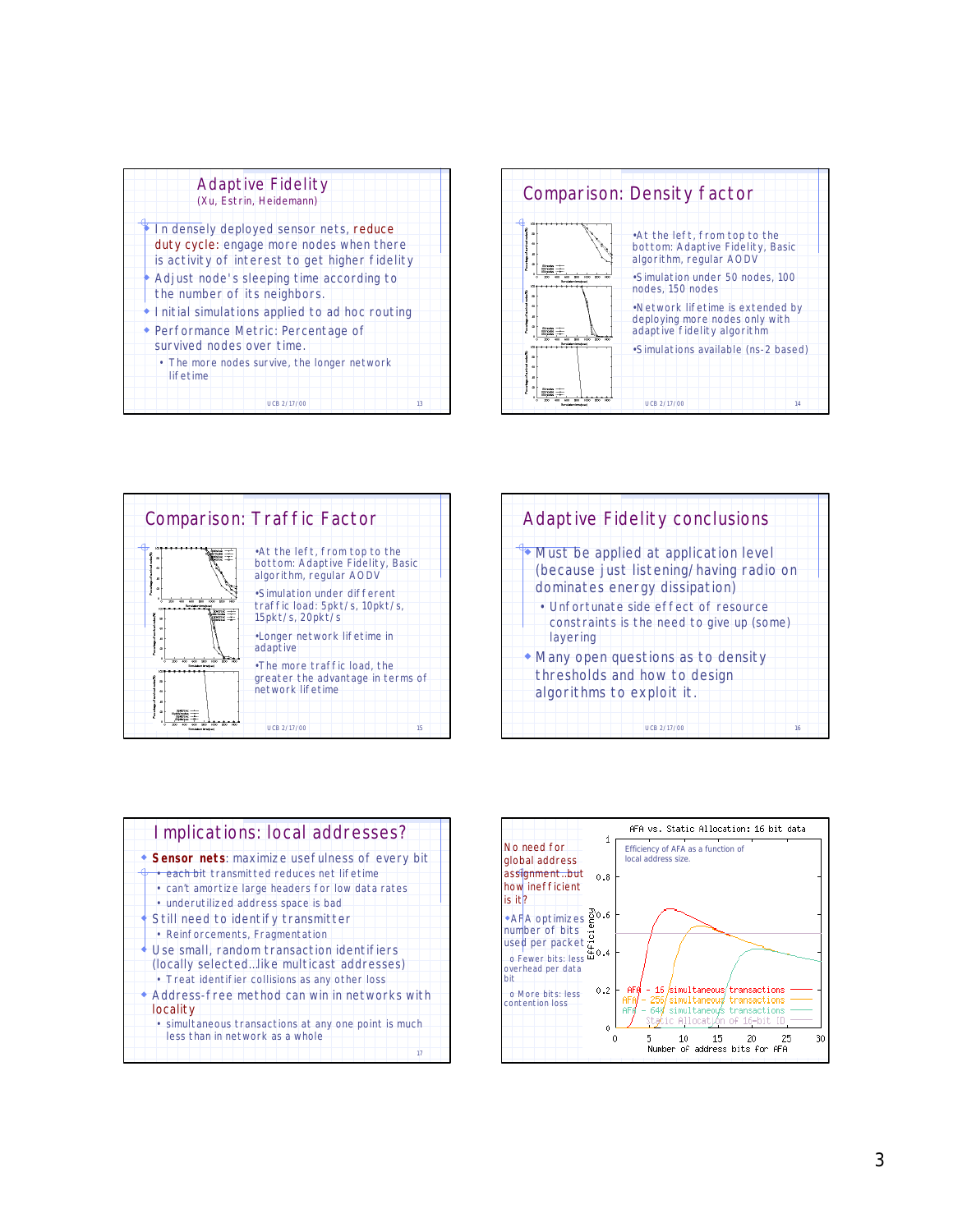|                                                                                                                                                                                | <b>Implcations: Need Localization</b><br>(Bulusu, Girod)                                                                                                                                                  |
|--------------------------------------------------------------------------------------------------------------------------------------------------------------------------------|-----------------------------------------------------------------------------------------------------------------------------------------------------------------------------------------------------------|
| Many contexts you<br>cant have GPS on<br>every node<br>• form factor<br>• energy<br>• obstructions<br>• Beacon architecture<br>• Signal strength alone<br>problematic/hopeless | ◆ Federated coordinate<br>systems<br>• Acoustic ranging<br>(client node asks<br>beacons to send chirp<br>and monitors time of<br>flight)<br>• Self-configuring<br>beacon placement<br>using robotic nodes |
|                                                                                                                                                                                | <b>UCB 2/17/00</b><br>19                                                                                                                                                                                  |



| Localization relies on beacons<br>(Bulusu, Heidemann, Estrin)                             |  |
|-------------------------------------------------------------------------------------------|--|
| Precision of localization depends on beacon<br>density/placement                          |  |
| • Uniform placement not good solution in real<br>environments                             |  |
| · Obstacles, walls, etc prevent inference based on<br>signal strength/proximity detection |  |
| Self-configuring beacon placement is<br>interesting application for robotic nodes         |  |
| · Given obstacles, unpredictable<br>propagation effects, need empirical<br>placement      |  |
| 21<br>UCB 2/17/00                                                                         |  |